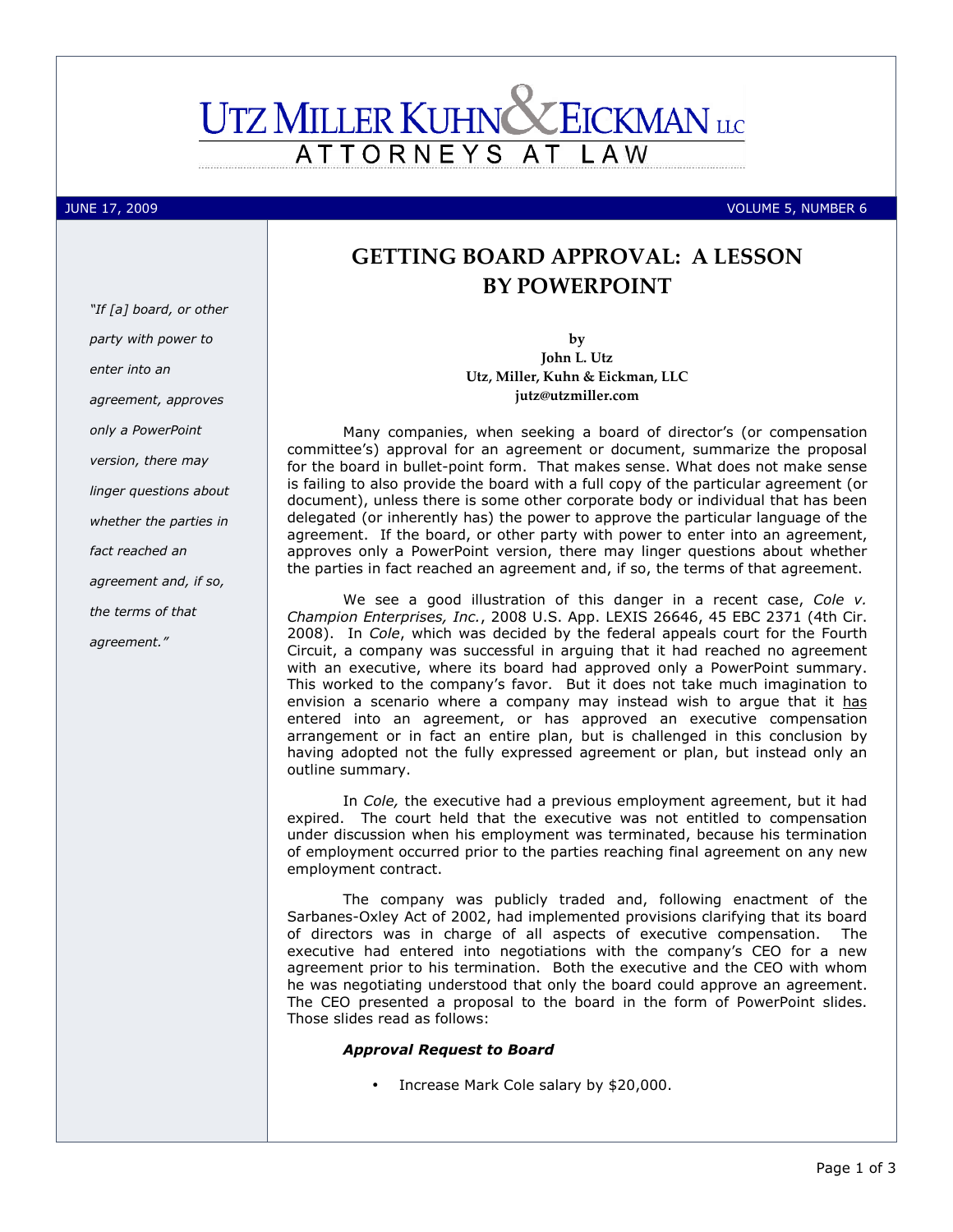"The court concluded

that no contract was

formed."

Utz, Miller, Kuhn & Eickman, LLC 7285 West 132nd St.

Suite 320 Overland Park, KS 66213

Phone: 913.685.0970 Fax: 913.685.1281

Matthew J. Eickman meickman@utzmiller.com Phone: 913.685.0749 Fax: 913.685.1281

#### Gregory B. Kuhn gkuhn@utzmiller.com

Phone: 913.685.0774 Fax: 913.685.1281

Eric N. Miller emiller@utzmiller.com Phone: 913.685.8150 Fax: 913.685.1281

John L. Utz jutz@utzmiller.com Phone: 913.685.7978 Fax: 913.685.1281

## www.utzmiller.com

The information in this newsletter is of a general nature only and does not constitute legal advice.

Consult your attorney for advice appropriate to your circumstances.

- Salary will increase to \$300,000 after two profitable quarters (versus \$285,000 now)
- Give Mark an option to:
	- Retain current restricted stock (40,000 shares) and target bonus of 80%, or
	- Take restricted stock of 50,000 shares and reduce target bonus to 60%.
- Give Mark a change of control agreement
- Ed Graskamp concurs with these changes.

If Mark Cole is removed as President of Retail without cause, then:

- He may continue as a CHC retailer with an approx. 80% stocking requirement,
- He will remain an employee with a different assignment requiring about 10 days per year.
- His salary will be reduced to approx. \$20,000 to \$30,000 per year.

This will preserve Mark's existing restricted stock and option grants. Vesting would occur on targeted dates if he is still employed.

The PowerPoint slides did not address several issues, such as the executive's post-termination position and salary, any potential severance package, and how or when the executive would exercise his "option" to choose a reduction in his cash bonus in return for an increase in his number of performance shares. The board and the compensation committee did, however, approve the proposal and authorized the CEO to proceed with the executive. The CEO informed the executive that the board had approved the terms and that the company's general counsel would subsequently draft a contract for the executive's review.

The executive continued to work for the company, which he contended was in reliance on the CEO's representations. The company's legal department sent a draft agreement to the executive's attorney, who modified the draft in a number of ways, including a revision to at least one of the terms that had been included in the PowerPoint proposal approved by the board. Prior to the parties agreeing to a written contract, the executive's employment was terminated without cause. The company offered the executive a one year severance, conditioned on his releasing all claims against the company. The executive did not sign the release. Instead, he sent the company a letter attempting to accept a de minimis employment role, pursuant to discussions he had with the CEO prior to the board meeting, and which seemed to be contemplated in the PowerPoint presentation made to the board. The company denied that any agreement had been reached.

The executive brought suit on a variety of theories, including breach of contract for the failure to pay compensation contemplated under the alleged agreement. The court concluded that no contract was formed. There could not have been a contract formed prior to board action, and there was no contract formed when the board approved the PowerPoint proposal. The latter was because the PowerPoint slides approved by the board did not contain all material terms of the potential agreement. For example, the slides were silent regarding